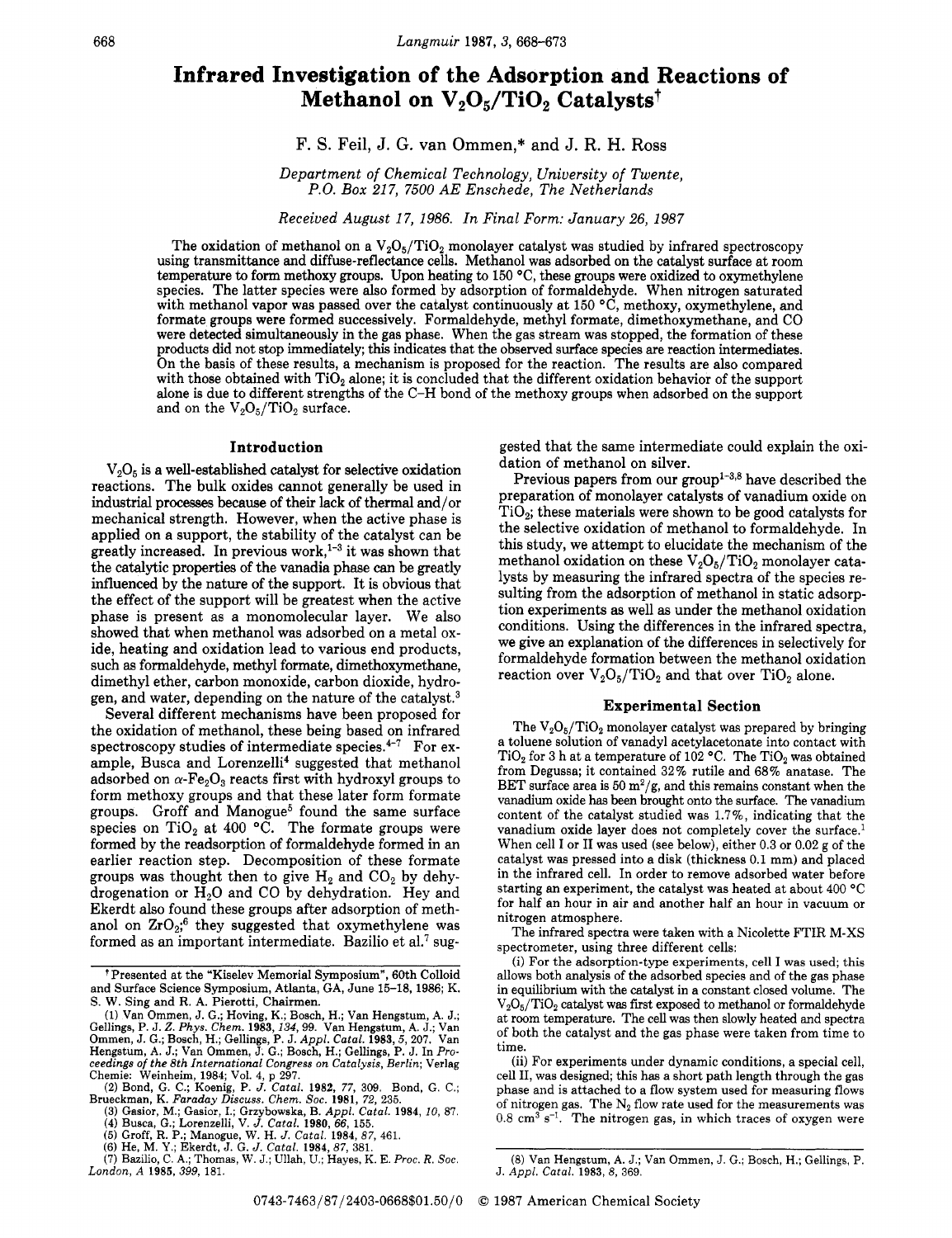

**Figure 1.** Infrared spectra of  $V_2O_5/TiO_2$  recorded (a) before adsorption of methanol at room temperature, (b) after adsorption and evacuation at room temperature, and (c) after heating to 150  $^{\circ}$ C.

detected, was saturated with methanol at room temperature.

(iii) Using the same flow system, the experiments were repeated making use of a Barnes diffuse reflectance cell (cell 111). The experiments in which  $TiO<sub>2</sub>$  was used as catalyst were also carried out in this cell. It appeared to be particularly suited for the recording of the gas phase in equilibrium with the working catalyst. This was accomplished by replacing the reflecting surface by a plain mirror. The reacting catalyst **(0.02** g) was positioned on the mirror in such a way that it was kept out of the IR beam. In the experiments of this type, the spectra were recorded during the first minutes after the methanol vapor stream had started to flow and until after the first few minutes after this stream had been stopped.

With all the cells, it is assumed that if any of the compounds adsorbed on the catalyst and subjected to reaction conditions yield the same products **as** observed in the oxidation of methanol under similar conditions, it is highly likely that that compound is an intermediate of the oxidation reaction.<sup>§</sup>

#### **Results: Assignment of IR Bands**

Adsorption Experiments on the V<sub>2</sub>O<sub>5</sub>/TiO<sub>2</sub> Cata**lyst. Methanol.** The spectra which are shown here are representive of the many taken, all of which showed more or less clearly the same features.

The spectrum of the monolayer catalyst before adsorption of methanol (Figure 1, spectrum a) shows bands at  $3650,3750$ , and  $1610 \text{ cm}^{-1}$  which are probably due to hydroxyl groups. The  $3650 \text{-cm}^{-1}$  band is due to the V-OH hydroxyl group, in good agreement with the results of Hanke et al.<sup>10</sup> who observed this band on a  $V/SiO<sub>2</sub>$  catalyst at 3665 cm-'. The 3750-cm-' band is probably due to  $Si-OH$  hydroxyl groups,<sup>11,12</sup> the Si arising from surface impurities. We assign the  $1610\text{-cm}^{-1}$  band to the  $O-H$ bending vibration and the band at 2030 cm<sup>-1</sup> to the V= $\overline{O}$ overtone stretching vibration. The latter assignment is based on the fact that  $V_2O_5$  mixed with KBr has a normal stretching vibration at  $1020 \text{ cm}^{-1}$ , an overtone at  $2040 \text{ cm}^{-1}$ , and a weak band at 1975 cm-l; the latter seems to be too



**Figure 2.** Infrared spectra of  $V_2O_5/TiO_2$  recorded after adsorption of formaldehyde at room temperature and heating to **(a)** 100 "C and (b) successively to 180 "C.

weak to be observed in the spectrum of the monolayer  $V<sub>2</sub>O<sub>5</sub>/TiO<sub>2</sub>$  catalyst and the normal stretching band was not distinguishable due to strong  $TiO<sub>2</sub>$  lattice vibrations.

Figure lb shows that bands appear at 1445, 2829, and 2928 cm-' when methanol is adsorbed on the catalyst; these bands can be assigned to the methoxy CH bending vibration and to symmetrical and asymmetrical CH stretching vibrations, respectively.<sup>13</sup> The broad band at  $3400 \text{ cm}^{-1}$  is probably due to newly formed hydroxyl groups. $11,12$  It is not likely that this band is due to water since it did not disappear at higher temperatures.

When the catalyst was heated to 150 *"C* (Figure IC), bands appeared at 1360 and 1550  $cm^{-1}$ . Following Nakamoto,<sup>14</sup> these bands are assigned to the  $O-C-O$  symmetric stretching and the asymmetric stretching vibrations, respectively. Assuming that oxidation of methanol occurred, the 1650-cm<sup>-1</sup> band was assigned to the  $C=O$  stretching vibration of adsorbed methyl formate. To support this assignment, methyl formate was adsorbed on the catalyst at the same temperature, when the same band was found; the other characteristic bands of methyl formate were difficult to observe due to overlapping adsorption bands from other species.

With increase in temperature, the C-H stretching vibration bands shifted to 2833 and  $2938 \text{ cm}^{-1}$  (Figure 1c). This shift was also observed by Chung et al.<sup>15</sup> who studied the methoxy C-H stretching bands on  $MoO<sub>3</sub>$ .

At the same time, small bands appeared at 2890 and 2960 cm-l; we shall give an explanation for these bands later. In the simultaneously recorded gas-phase spectrum, a band appeared at 1730 cm-'; this indicates the presence in the gas of  $C=0$  bonds from either formaldehyde or methyl formate.

**Formaldehyde.** When the adsorption experiment was repeated with formaldehyde, the spectrum at  $100 °C$ showed a band at  $1630 \text{ cm}^{-1}$  which we assume to be the C=O stretching vibration of adsorbed formaldehyde (Figure 2, spectrum a). The small band at  $1475 \text{ cm}^{-1}$  was assigned to a formaldehyde C-H bending vibration and

**<sup>(9)</sup>** Peri, J. B. In *Catalysis;* Anderson, J. R., Boudart, M., **Eds.;**  Springer-Verlag: West Berlin, **1980;** Vol **5.** 

**<sup>(10)</sup>** Hanke, 2. *Anorg. A&. Chem.* **1978, 438, 176. (11)** Jackson, P.; Parfitt, G. D. *Trans. Faraday SOC.* **1971,67, 2469.** 

**<sup>(12)</sup>** Jones, **P.;** Hockey, J. A. *Trans. Faraday SOC.* **1971, 67, 2669.** 

**<sup>(13)</sup>** Ueno, **A.;** Onishi, T.; Tamaru, K. *Trans. Faraday Soc.* **1971,67, 3585.** 

**<sup>(14)</sup>** Nakamoto, K. *Infrared and Raman Spectra of Inorganic and*  **(15)** Chung, *J.* **S.;** Miranda, R.; Bennett, C. 0. *J. Chem. Soc., Faraday Coordination Compounds,* 3rd ed.; Wiley: New York, **1978.** 

*Trans. 1,* in press.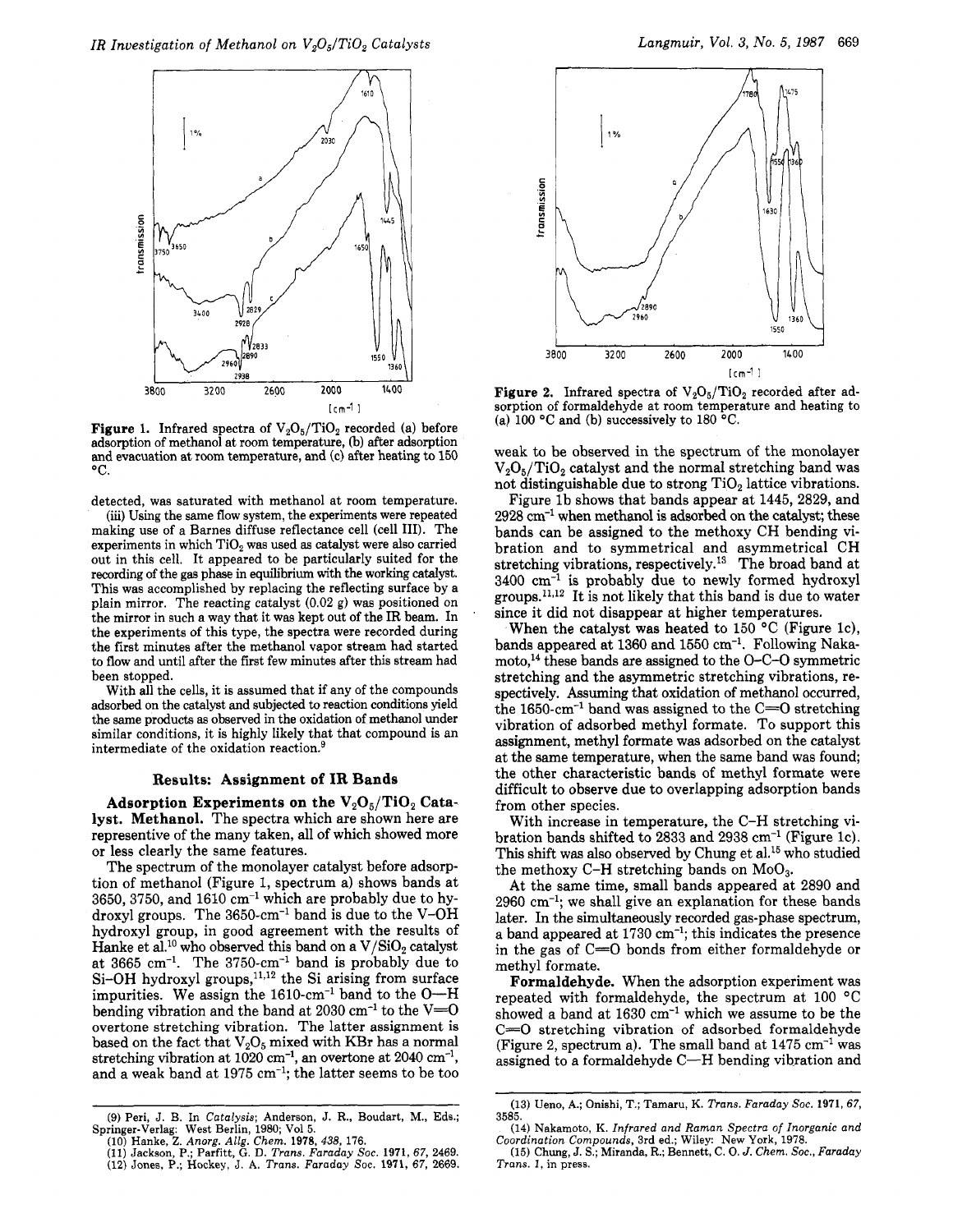

**Figure 3.** Infrared spectra of  $V_2O_5/TiO_2$  recorded after adsorption at 150 °C of (a) methyl formate and (b) dimethoxy-<br>methane.

the small band at 1780 cm<sup>-1</sup> was assigned to a  $C=O$ stretching vibration from formaldehyde.

The C=0 band disappeared when the temperature was raised to 180 °C. New CH stretching bands appeared at  $2890$  and  $2960$  cm<sup>-1</sup>, and the O-C-O stretching bands at 1360 and 1550 cm-' appeared to grow in intensity. These O-C-O bands, which are also seen after adsorption of methanol, can be due either to formate or to oxymethylene. Following Greenler,<sup>16</sup> these bands are mostly attributed to the  $O-\tilde{C}-O$  stretching vibrations of formate species: for example, after adsorption of methanol on ZnO (13), bands appear at 1367,1382,1571, and 2870 cm-' and these have been assigned to the symmetric  $O-C-O$ stretching vibration, to the C-H bending vibration, to the asymmetric  $O-C-O$  stretching vibration, and to the C-H stretching vibration of formate species, respectively. A formate species has only one  $C-H$  stretching vibration band, due to the only possible stretching vibration mode of the C-H bond; on the other hand, oxymethylene, with its two C-H bonds, might be expected to give two bands, one of which might be assigned to the symmetric and one to the asymmetric C-H stretching vibration. The bands which we found at 1360, 1550, 2890, and 2960  $\text{cm}^{-1}$  do not correspond exactly with the characteristic formate bands. **As** shown in both Figure IC and Figure 2b, we found a combination of two C-H stretching vibration bands, while the typical formate C-H stretching and bending vibrations were not found. Assuming that formaldehyde reacts with the surface as follows,

HH ' -' "\ ,H

it is more likely that the 0-C-0 bands which we observe are due to oxymethylene. This is consistent with the assignment of the 2960-cm-' band to the C-H stretching vibration of oxymethylene, as suggested by He and Ekerdt.<sup>6</sup> These workers did not observe its supposed partner band at  $2890 \text{ cm}^{-1}$ , which we assign to the oxymethylene symmetric stretching vibration.



**Figure 4.** Infrared spectra of  $V_2O_5/TiO_2$  recored at 150 °C (a) before methanol vapor **flows** through the reactor, (b) during the fist 80-s period the flow **starts,** *(c)* during the second 80-s period, and (d) during the third period of 80 s.

**Methyl Formate and Dimethoxymethane.** In the spectra of methyl formate and dimethoxymethane adsorbed on  $V_2O_5/TiO_2$ , the same methoxy bands 2940, 2832, and  $1440 \text{ cm}^{-1}$  and oxymethylene bands 2890, 2960, 1360, and  $1550 \text{ cm}^{-1}$  are present (Figure 3).

The previously mentioned band at 1650 cm<sup>-1</sup> of adsorbed methyl formate is also observed and at 1290 cm<sup>-1</sup>; there is also a band possibly from adsorbed methyl formate.

**Methanol Oxidation Under Flow Conditions. Reaction over**  $V_2O_5/TiO_2$ **. The spectrum of the catalyst** alone obtained in the flow cell shows bands at 1606, 2030. and 3660 cm-', indicating the presence of hydroxyl and  $V=O$  groups (Figure 4, spectrum a). Although Figure 4a is quite **similar** to Figure la (static cell), the hydroxyl bands in the former are more difficult to distinguish.

Figure 4b-d shows the spectra recorded while nitrogen containing about 12% methanol was passed over the  $V_2O_5/TiO_2$  catalyst at 150 °C. Figure 4b, recorded during the first 80 s of reaction, shows methoxy bands at 1433, 2832, and 2940 cm-', 0-C-0 bands from oxymethylene at 1360 and 1553 cm-l, an oxymethylene C-H stretching band at 2956 cm-l, and a band at 1660 cm-', the latter due to adsorbed methyl formate. A broad band at about 3400  $cm<sup>-1</sup>$  is assumed to be due to hydroxyl groups.

In the simultaneously analyzed gas phase, methanol, formaldehyde, methyl formate, dimethoxymethane, and some CO all appeared to be present.

After another 80 s of reaction, the 1553- and 1360-cm-l bands increased in intensity and enough oxymethylene was formed on the surface to give rise to a clear C-H stretching vibration band at  $2890 \text{ cm}^{-1}$ . The band at  $1480 \text{ cm}^{-1}$  is assigned to its C-H bend vibration (spectrum c).

In the third period of 80 s of reaction, bands appeared at 1374, 1582, and 2867 cm-'; these correspond closely to bands attributed to formate species on  $ZnO<sup>13</sup>$  We thus assign them to the formate C-H bending vibration, the symmetric 0-C-0 stretching vibration, and the C-H stretching vibration, respectively. In addition, we observe the C-H and the 0-C-0 bands both of oxymethylene and formate, confirming the assignments made earlier.

When a gas mixture containing 20% oxygen instead of pure nitrogen was used, a slight decrease of the bands due to all the adsorbed species, except that assigned to ad-

<sup>(16)</sup> **Greenler,** R. *G. J. Chem. Phys.* **1962, 37, 176.**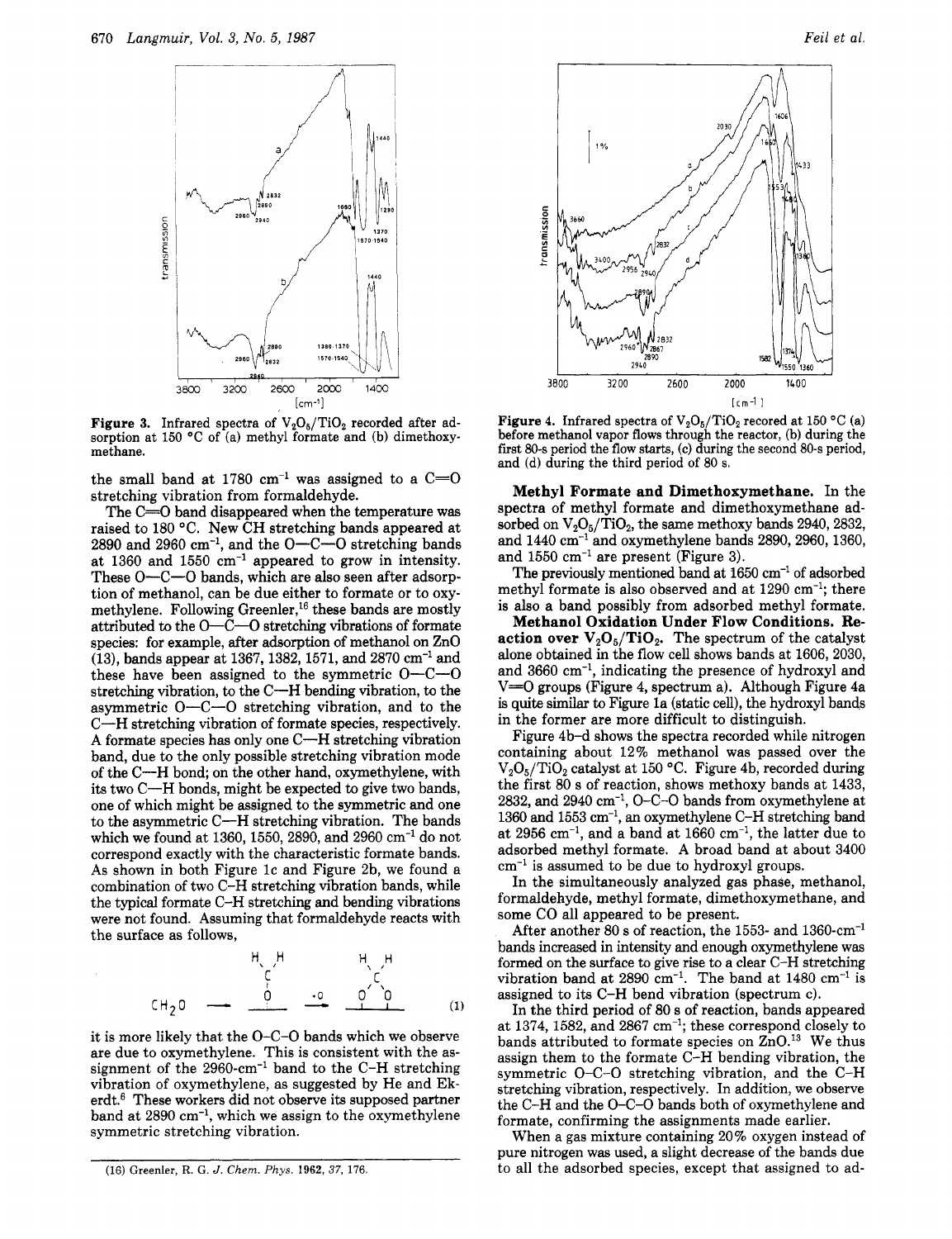

**Figure 5.** Infrared spectra of  $V_2O_5/TiO_2$  recorded at 150 °C (a) 100 **s** and (b) 300 s after stopping the methanol vapor stream.



Figure **6.** Infrared spectra of the gas phase just above the  $V_2O_5/TiO_2$  catalyst surface recorded at 150 °C (a) just before stopping the methanol vapor stream and (b) 50 and (c) **100 s** after stopping the gas stream.

sorbed methyl formate, was observed.

When the flow of gas was stopped, the  $1580 \text{-cm}^{-1}$  band disappeared; a shift of the asymmetric 0-C-0 stretching band first to  $1530 \text{ cm}^{-1}$  and then to  $1520 \text{ cm}^{-1}$  subsequently occurred (Figure 5). The **C-H** bands also disappeared. These changes can be explained by the formation of  $CO<sub>2</sub>$ to *C032-* surface species.

*As* shown in Figure 6, the methanol bands corresponding to the gas-phase species decreased immediately after the gas flow was stopped, whereas the CO, formaldehyde, methyl formate, and dimethoxymethane bands still increased from about 1 min. The CO bands were still visible when the other bands had already disappeared.

**Reaction over TiO<sub>2</sub>.** TiO<sub>2</sub> alone gives strong bands at  $3650$  and  $3750$  cm<sup>-1</sup> (Figure 7, spectrum a). The positions coincide well with those observed for  $V_2O_5/TiO_2$  (Figure 1, spectrum a), but the intensities for the material without  $V_2O_5$  are much larger. After obtaining this spectrum, nitrogen with about 25% methanol was let into the reactor, the Ti02 being at 150 **"C.** As Figure **7b** shows, bands appeared at  $2825$  and  $2930 \text{ cm}^{-1}$  during the first minute, indicating the formation of methoxy groups. These methoxy bands are much stronger than those found on



Figure 7. Infrared diffuse reflectance spectra of TiO<sub>2</sub> at 150 °C (a) before methanol vapor flows through the reactor,  $(b)$  1 min after the flow started, and (c) **15** min after the flow stopped.

 $V_2O_5/TiO_2$ . The hydroxyl bands disappeared simultaneously. Some dimethyl ether and a minute quantity of CO could be detected in the gas phase. After the gas flow was stopped, the **C-H** bands decreased rapidly while small 0-C-0 bands appeared (Figure 7c).

#### **Discussion**

**The Reaction Mechanism.** Although a number of studies of the  $V_2O_5$  surface have been carried out,<sup>17-20</sup> there is little consensus of agreement on the surface structure, it being clear that  $V$ —OH and  $V$ = O species are present on the **V205** surface. For the sake of clarity, in our discussion we give no detail of the surface structure of the  $V_2O_5$  supported on  $TiO_2$  and instead represent the surface by a straight line. We begin by discussing the surface groups present and reacting on the supported  $V<sub>2</sub>O<sub>5</sub>$  and thereafter discuss those present and reacting on the clean  $TiO<sub>2</sub>$  support.

**Reaction over**  $V_2O_5/TiO_2$ **. The results of the methanol** adsorption experiment (Figure 1) suggest that methanol reacts with the surface, with the formation of the methoxy groups and new hydroxyl groups:

$$
CH_3OH + \stackrel{OH}{\longrightarrow} \longrightarrow \stackrel{CH_3}{\longrightarrow} + H_2O \qquad (2)
$$

$$
CH_3OH \bullet \quad \frac{Q}{4} \quad \frac{CH_3}{4} \quad \frac{OH}{4} \quad (3)
$$

On heating of the catalyst, the following reaction occurs:

$$
\begin{array}{cccc}\nC H_3 & & H_1 H_2 & & \\
0 & & 0 & 0 & \\
& & & \n\end{array}
$$
 (4)

This conclusion is supported by the results obtained by

<sup>(17)</sup> Haber, J. *Int.* Congr. *Catal., Bth, Dechema, Frankfurt am Main*  **1984, 1, 85.** 

**<sup>(18)</sup>** Bond, G. C.; Perez Zurida, J.; Flamerz, S.; Gellings, P. J.; Bosch, H.; **van** Ommen, J. G.; Kip, B. J. Appl. *Catal.* **1986,22, 361.** 

<sup>(19)</sup> Haber, J.; Kozlowska, **A,;** Kozlowski, R. *J.* Catal. **1986,102, 52.**  (20) Wachs, I. E.; Saleh, R. Y.; Shirley, S. C.; Cherrish, C. C. Appl. *Catal.* **1985, 15, 339.**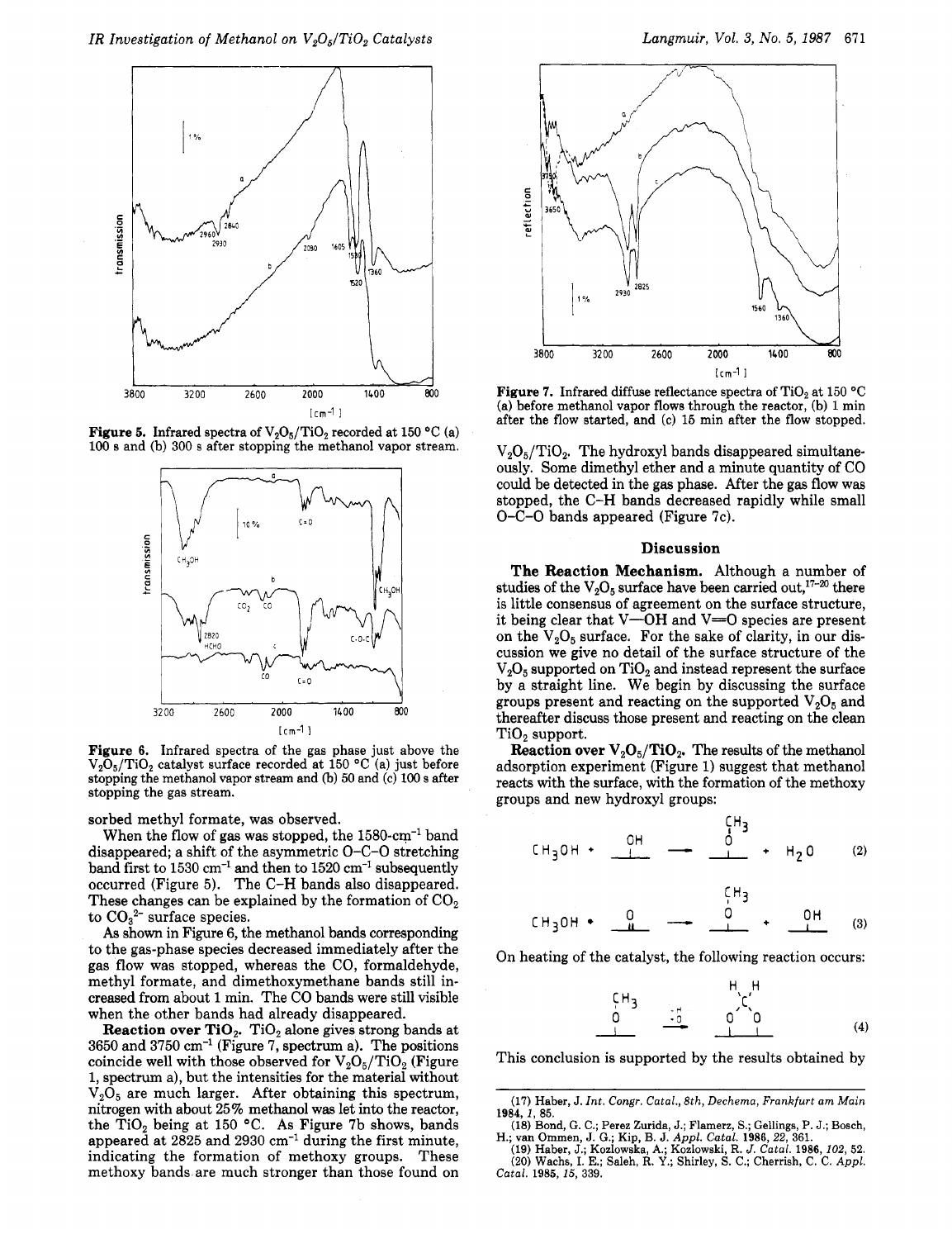the adsorption of formaldehyde, when reaction **4** leads to the presence of oxymethylene. The same reactions occur when methanol vapor is passed over the catalyst (Figure **4).** Oxymethylene is formed and recorded during the first 80 s.

Almost immediately after methanol vapor was passed over the catalyst, adsorbed methyl formate was observed on the surface; formaldehyde, methyl formate, and dimethoxymethane were detected simultaneously in the gas phase. We suggest that formaldehyde is formed on the surface from adsorbed oxymethylene:

HI ,H <sup>r</sup>

Methyl formate can be formed from a reaction between oxymethylene and methoxy groups on the surface:

- a

Dimethoxymethane can be formed from the same surface groups as is methyl formate:

HH

These conclusions are supported by observations made during the adsorption of methyl formate and dimethoxymethane, respectively, on the catalyst. The same characteristic methoxy and oxymethylene bands can be observed on the surface (Figure **3).** 

It would appear that these reactions are slower on  $V_2O_5/TiO_2$  than the reaction for the formation of oxymethylene **since** the oxymethylene concentration still grows during the formation of these products.

The surface groups desorb more easily when oxygen is present in the gas-phase; this explains the slight decrease of the IR bands when oxygen is added to the gas mixture.

After **240** s (Figure **4,** spectrum d), typical formate bands appear, indicating that the conversion of oxymethylene to formate occurs:



When the gas flow is stopped, this causes both an increase of the concentration of products found in the gas phase and a decrease of the concentration of surface groups. The increase of the former is explained by reactions **5-7.** As time goes on, the formate groups disappear and this is followed by the disappearance of the oxymethylene groups. Reaction 8 is apparently reversible.

The  $CO_2$  or  $CO_3^{2-}$  surface species disappear more slowly than the other surface species. They may be the precursors of CO; this suggestion is consistent with the slow disappearance of the CO adsorption band (Figure 6c).

**Reaction on TiO<sub>2</sub>.** When methanol vapor was flowed over  $TiO<sub>2</sub>$ , quite different results from those observed on  $V<sub>2</sub>O<sub>5</sub>/TiO<sub>2</sub>$  were obtained. Large methoxy bands appear but no 0-C-O bands are observed **as** long as the flow goes on. The temperature at which the  $TiO<sub>2</sub>$  experiment is carried out is too low to give rise to methanol oxidation on the titania since almost no products could be observed. The reaction over  $TiO<sub>2</sub>$  must be carried out at a much

| Table I   |     |           |                          |
|-----------|-----|-----------|--------------------------|
|           |     |           | band position, $cm^{-1}$ |
| metal ion |     | theor     | exptl                    |
| $V^{5+}$  | 2.4 | 2850-2955 |                          |
| $V^{4+}$  | 1.1 | 2838-2945 | 2832-2940                |
| $Ti4+$    | 0.8 | 2832-2940 | 2825-2930                |

higher temperature.<sup>5</sup> Dimethyl ether could be formed by the combination of two methoxy groups:

The fact that the methoxy groups are not oxidized to oxymethylene may be due to the decreased availability of oxygen on this surface. This is consistent with the lower reducibility of TiO<sub>2</sub> as compared to  $V_2O_5/TiO_2$ . This explanation, however, is not consistent with the fact that small 0-C-0 bands of oxymethylene or formate appear after stopping the vapor stream.

We offer another explanation. We suggested that the methoxy groups react on  $TiO<sub>2</sub>$  to give oxymethylene species and thereafter to give formate species. Under the influence of the large number of methoxy groups present on the surface, the formate groups decompose rapidly to CO. When the flow is stopped and the number of methoxy groups diminishes, the decomposition of the formate groups slows down enough to allow them to be observed. This explanation is supported by the results obtained by Yamashiti et al.,<sup>21</sup> who studied the methanol decomposition reaction over  $Cr_2O_3$ . They found that formate decomposes easily in the presence of surface methoxy groups to give  $H_2$ , CO, and CO<sub>2</sub>. On  $V_2O_5/TiO_2$ , the reaction probably takes another course due to the lower concentration of methoxy groups: not enough of these groups are present to cause rapid decomposition of the formate groups.

**Difference in Selectivity of the Two Materials.** The present explanation hinges on the difference in reactivity of the methoxy groups on the different catalyst surfaces. Methoxy groups have been studied by Chung and Bennett<sup>22</sup> who observed shifts in the C-H stretching bands of these groups depending on the metal oxide on which they are chemisorbed. They compared their own results obtained on  $MoO<sub>3</sub>$  with literature values for the band positions of the methoxy groups on  $B_2O_3$ ,  $GeO_3$ ,  $GeO_2$ ,  $SiO_2$ ,  $Fe<sub>2</sub>O<sub>3</sub>$ ,  $ZnO$ ,  $Al<sub>2</sub>O<sub>3</sub>$ ,  $MgO$ , and CaO and concluded that the shifts of the two methoxy bands are proportional to a function F defined as

$$
F = I_{\rm p}^*[(Z^2/R^3)^{3/4}]/1000
$$

in which  $Z$  is the cation charge,  $I_p$  is the ionization potential  $(in volts)$ , and  $R$  is the radius  $(A)$  of the metal ion of charge *2.* The theoretical and the experimental positions of the **C-H** stretching vibration bands are compared in Table I for TiO<sub>2</sub>,  $V_2O_5$ , and  $V_2O_4$ . The theoretical positions are determined by interpolation of the plot of the asymmetric and symmetric C-H stretching bands of methoxy vs the function *F* given by Chung and Bennett.

The theoretical positions **of** V4+ correspond closely to our experimental ones, indicating that most of the vanadium ions are in the quadrivalent state under reaction conditions.

Chung and Bennett<sup>22</sup> found that when methoxy chemisorbs on  $Mo^{6+}$ , which has a value of *F* of 2.9, it is not so

**<sup>(21)</sup> Yamashiti,** K.; **Naito,** S.; **Tamura, K.** *J. Catal.* **1985, 94, 353. (22) Chung, J.** S.; **Bennett, C. 0.** *J. Catal.* **1985,** *92,* **173.**